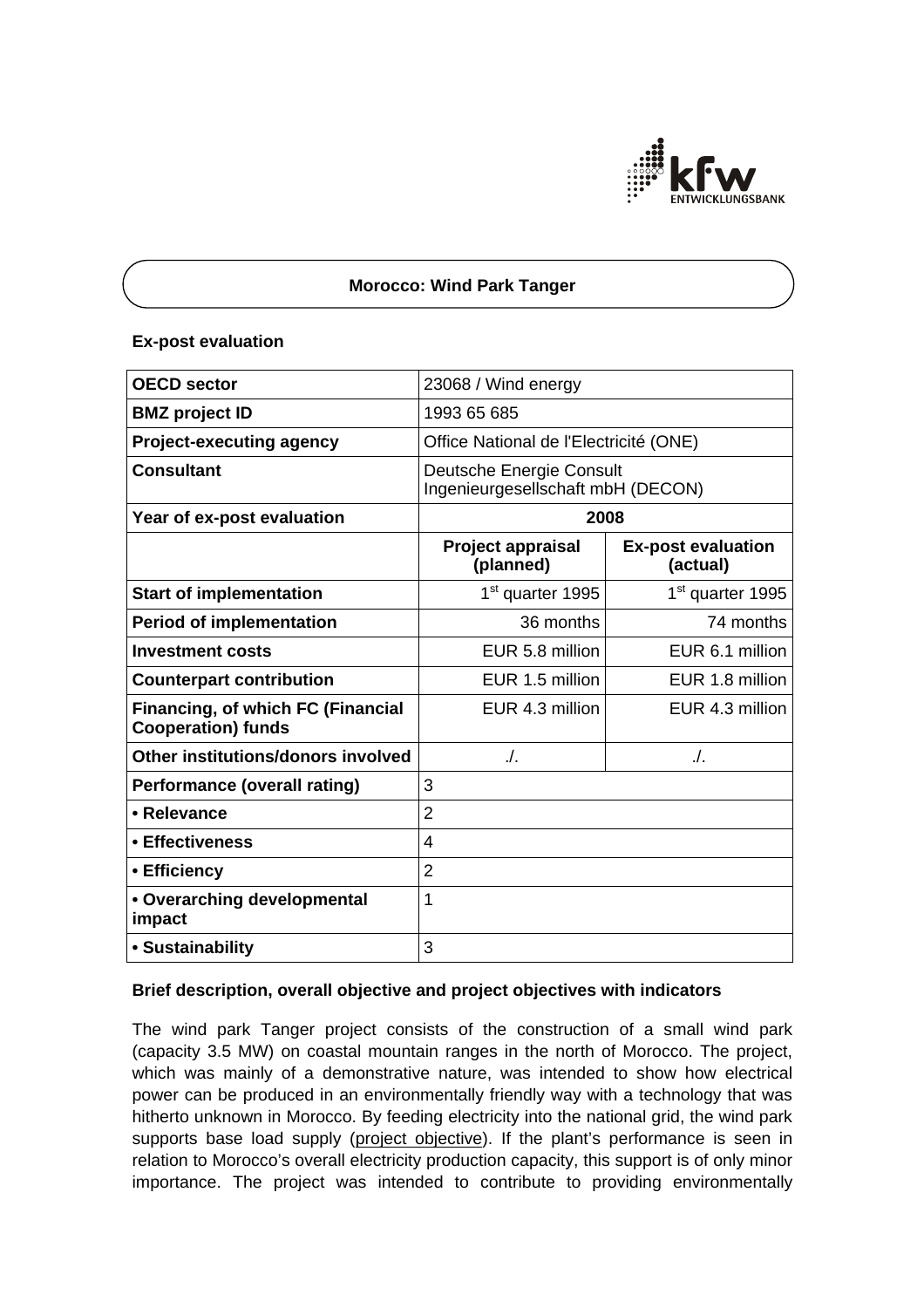friendly electrical power in the context of a macro-economically efficient electricity supply, and thereby promote the country's economic development (overall objective).

The indicator for achieving the project objective was an average production of at least 15,000 KWh annually as of the wind park's second operational year. So far, this production capacity could only be achieved in the period of 2002/2005. In subsequent years, production plummeted to values way below 10,000 KWh. This is due to irregular wind-force, reduced production capacity because of technical defects and long waiting times in the repair process because major replacement parts were not available, to mention but a few reasons. Moreover, the metering systems also proved faulty.

# **Project design / major deviations from the original project planning and their main causes**

In view of the country's high dependence on imports in the energy sector, using domestic renewable energy sources will continue to be of crucial importance. At the time of project appraisal, the energy sector was a priority area of German development cooperation with Morocco, and it still is, given the sector's importance for the country's economic development. Also the choice of project type, i.e. the promotion of renewable energy, must be considered as future-oriented, particularly from a current perspective.

The main intention, however, was to promote a project of a demonstrative nature and thereby to prove that this technology, which was new for Morocco at the time, represents an economically viable and basically environmentally friendly way of electricity production. It was meant to encourage the establishment of further, greater wind parks. The project did certainly give an incentive to do so, and has accelerated the introduction of this technology. The project's positive effect as a pilot scheme is obvious from today's considerable use of wind power in the expansion of national energy supply in Morocco.

Project-executing company is the public company Office National de l'Electricité (ONE), which is one of the country's ten largest companies. ONE is subject to the political decisions of the Moroccan government and therefore only has limited financial autonomy. This is why the necessary adjustments in tariffs are not always well-timed or based on actual requirements. For this reason, ONE cannot react flexibly enough to cost pressures like an increase in commodity prices, or years with little rainfall in the case of hydroelectric power. ONE's economic situation is tight.

#### **Key results of the impact analysis and performance rating**

The project has the positive effect of avoiding gas emissions.  $CO<sub>2</sub>$  is the only globally active gas emission, and  $CO<sub>2</sub>$  output is reduced by about 8,400 t/a. The project thus contributes to achieving the MDG 7 targets.

Three aspects need to be mentioned with regard to the potentially negative effects of wind power projects. At the respective location of individual wind turbines, the construction works and the access traffic damage the topsoil, which is rather sensitive in this altitude, and may cause local erosion. However, given the low number of wind turbines, this effect is negligible here. Most of the time, the noise of the individual wind turbines' blade movements could be drowned by the generally strong sound of the wind, so that noise pollution is not a major problem. In view of the low number of individual wind turbines and their maximum height of only 62 m, the wind park presents only a minor danger for migratory birds and local bird species.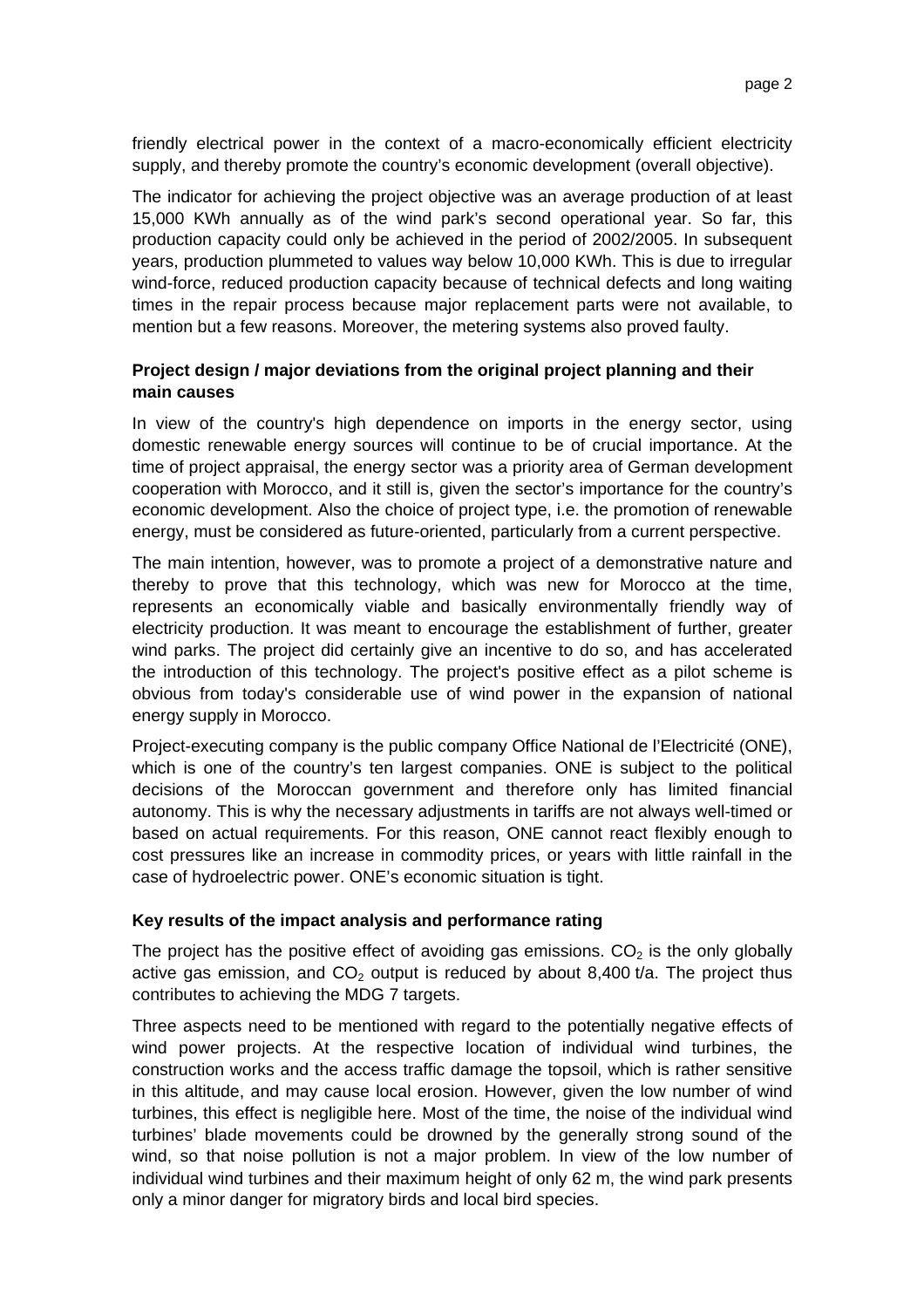The project had a general developmental orientation. It had no potential to promote gender equality and it was not intended to promote participatory development / good governance. Instead, it aimed at protecting the environment and natural resources.

The project's developmental effectiveness may be summarised as follows:

Relevance: The project's chain of impact, i.e. reducing environmental pollution resulting from power generation by means of using renewable energy sources, is valid up until today. The project tackled one of Morocco's core problems, i.e. the country's dependence on fossil fuel imports. However, a project of a demonstrative nature like this one may not be expected to significantly contribute to solving this problem. Donor alignment was of rather minor importance in the context of this pilot scheme. The project corresponded to the developmental goals of the German government. We assess the project's relevance as good (sub-rating 2).

Effectiveness: The project objective indicator (electricity generation) was achieved in the first two years of operation only. Subsequently performance values considerably decreased due to a lack of maintenance on the one hand and because of irregular wind forces on the other hand. It is very doubtful whether the plant will be able to achieve again and sustain the original production level. After all, it is primarily a pilot scheme. Even so, we rate effectiveness as no longer satisfactory (sub-rating 4).

Efficiency: The project's prime costs (from a microeconomic as well as macroeconomic perspective) amount to ca. 6.3 EUR ct/KWh (on the basis of prices in 2008) or 6.5 EUR ct/KWh (on the basis of prices at the time of project appraisal in 1994). For the purposes of the calculation it was assumed that electricity production will remain at the current low level even after 2009. At the time of project appraisal, prime costs apprx. 5.2 EUR ct/KWh were projected. This means that prime costs have risen by 25 % as a result of reduced production. However, the wind park's prime costs are lower than those of the alternative, namely thermal electricity production (prime costs ca. 7.8 EUR ct/KWh). This is mainly due to the taxes and charges paid for ONE's oil imports (an average of 30 % was assumed). Given the current average tariff of ca. 6.8 EUR ct/KWh (converted figure), the prime costs are covered.  $CO<sub>2</sub>$  avoidance costs are at a comparatively low with 2.8 EUR/t  $CO<sub>2</sub>$ . The main reason for this is the drastic increase of oil prices over the past years, as compared to the time of project appraisal. We assess the project's efficiency as good (sub-rating 2).

Overarching developmental impact: Given Morocco's hesitant attitude towards new technologies, the project was well timed to spark off a new development, i.e. the utilization of wind energy in Morocco. At the outset of the project, the project-executing agency focused on conventional electricity production in power stations burning fossil fuels. Owing to the project, ONE acknowledged wind power as an alternative energy source, and the general acceptance of wind power has risen a lot faster than it would have done otherwise. This development will contribute to reducing Morocco's dependence on imports. Moreover, Morocco will be able to combat future environmental problems, in particular by reducing air pollution and diminishing the increase in greenhouse gas emissions. It is especially important that the FC financed pilot scheme has triggered a lasting interest in the industrial exploitation of wind energy and had a structural impact in this respect. Since the time of project appraisal, wind energy capacity of wind parks in Morocco has multiplied and will expand increasingly rapidly because the government is convinced of its advantages. We assess this structural impact as considerably more important than the contribution to the country's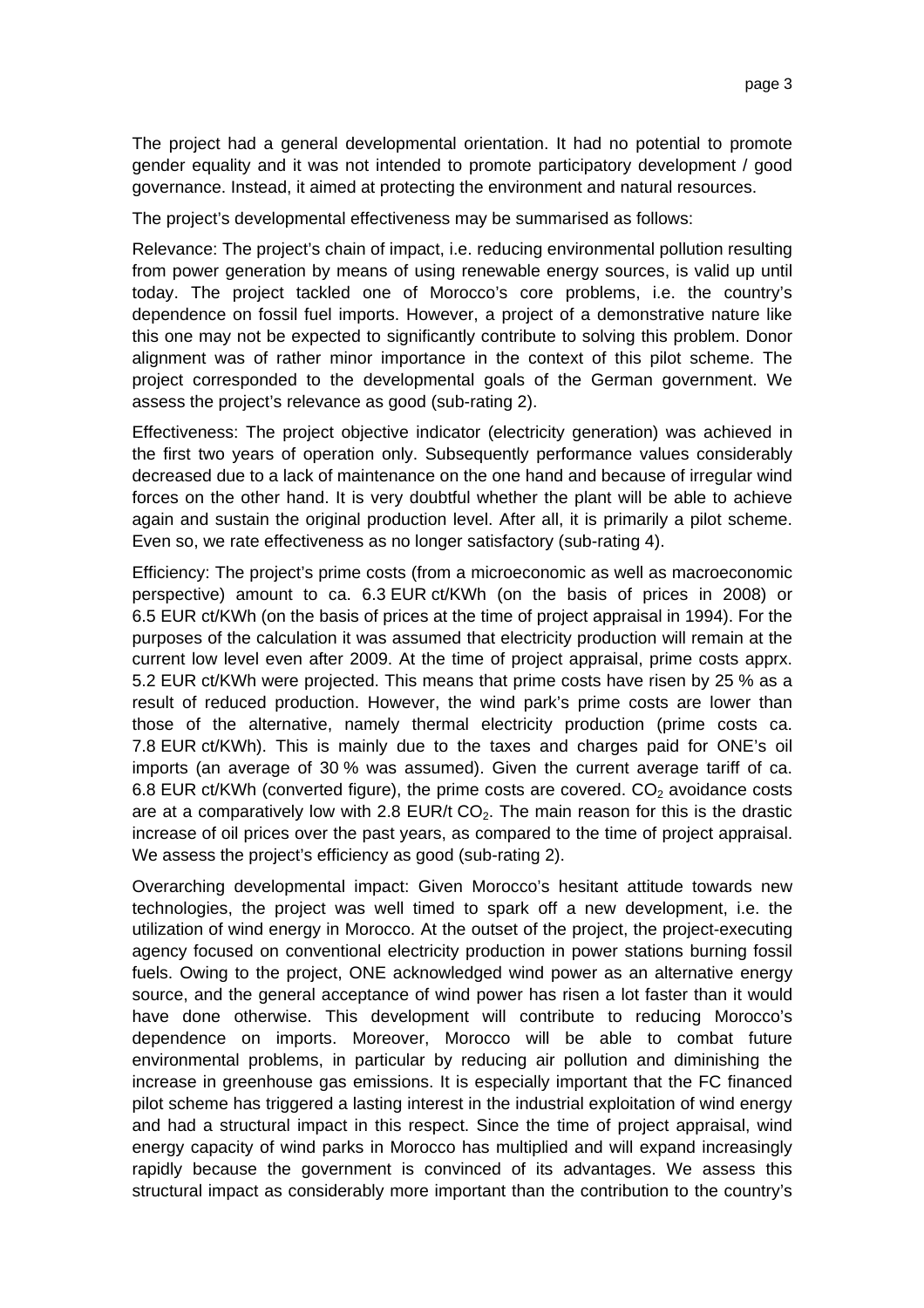economic development, which was also one of the project's objectives. Overall, we rate the overriding developmental impact as very good (sub-rating: 1).

Sustainability: Due to the tight economic and financial situation of the project-executing agency and the ensuing limited availability of replacement parts and insufficient maintenance works, the wind park is not properly operated and maintained, so that its operation is not guaranteed in the long term. Moreover, it is highly unlikely that the current performance level will increase in the future. However, since the project is of a demonstrative nature and therefore must fulfil other requirements than ordinary power stations, and because the above-mentioned structural effects had a sustainable impact, we rate the project's sustainability as satisfactory (sub-rating 3).

Considering the individual sub-ratings, the project's success as a pilot scheme must be assessed as overall satisfactory, in particular because of its clearly positive structural impact. It falls short of expectations, but the positive results dominate. (Rating 3).

## **General conclusions and recommendations**

- When measuring wind data, the possible range of wind forces should be given more attention when forecasting the station's capacity.
- When new technologies are introduced, it is advisable to include a complementary measure in support of the operating company, in order to allow for a more effective learning phase.
- In regions where the construction of several wind parks is likely, there should be a regional study of the ornithological situation before individual projects are planned.
- Pilot schemes require different objectives than projects which have been carried out several times in the respective country, and it should be able to verify their demonstrative effect by means of adequate indicators.

#### **Notes on the methods used to evaluate project success (project rating)**

Projects are evaluated on a six-point scale, the criteria being relevance, effectiveness (outcome), "overarching developmental impact" and efficiency. The ratings are also used to arrive at a final assessment of a project's overall developmental efficacy. The scale is as follows:

- 1 Very good rating that clearly exceeds expectations
- 2 Good rating fully in line with expectations and without any significant shortcomings
- 3 Satisfactory rating project falls short of expectations but the positive results dominate
- 4 Unsatisfactory rating significantly below expectations, with negative results dominating despite discernible positive results
- 5 Clearly inadequate rating despite some positive partial results the negative results clearly dominate
- 6 The project has no positive results or the situation has actually deteriorated